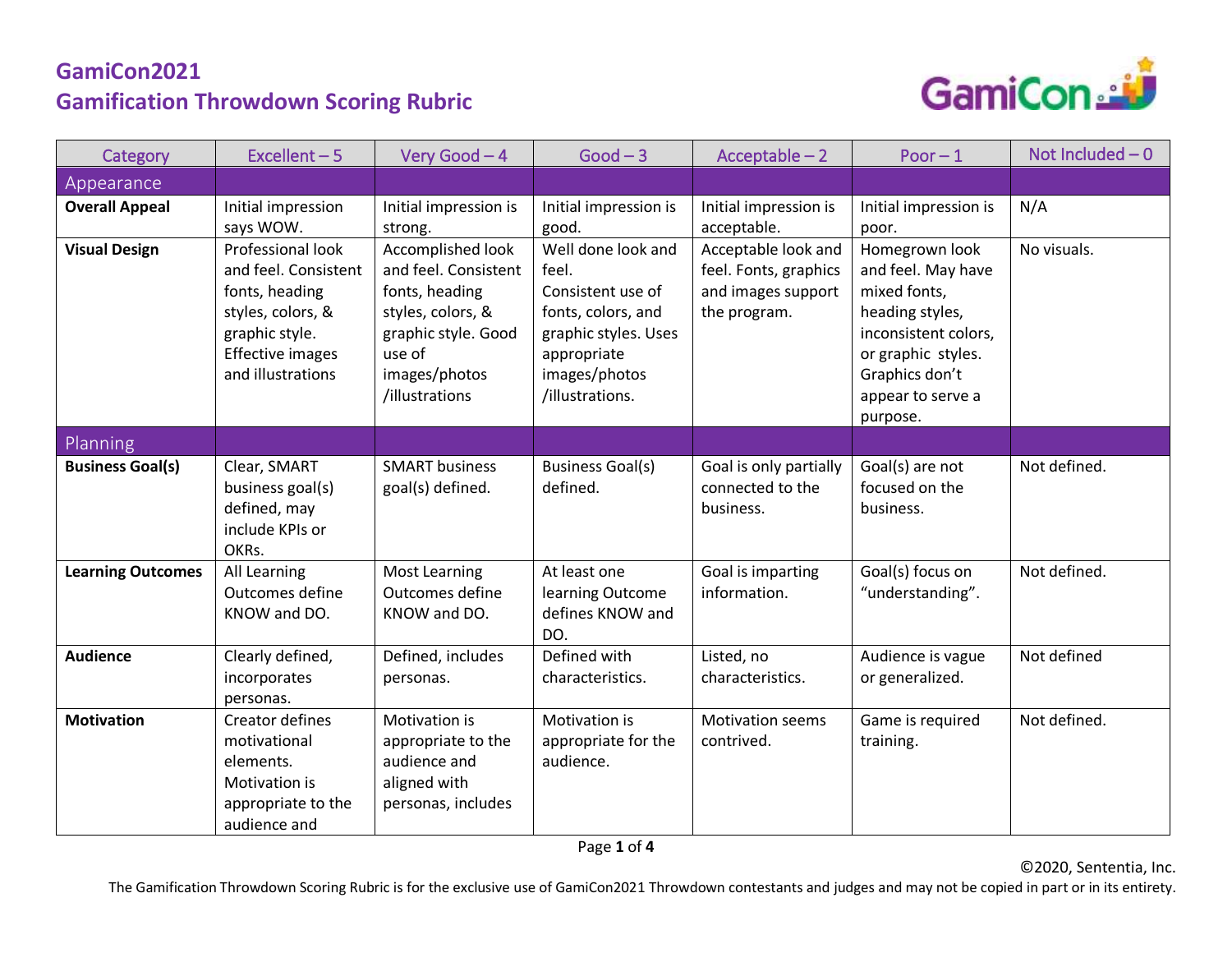

|                                         | aligned with<br>personas, includes<br>intrinsic and<br>extrinsic forms                                                                                                                                                                                                                                       | intrinsic and<br>extrinsic forms.                                               |                                                                    |                                                                                                       |                                                                       |                                              |
|-----------------------------------------|--------------------------------------------------------------------------------------------------------------------------------------------------------------------------------------------------------------------------------------------------------------------------------------------------------------|---------------------------------------------------------------------------------|--------------------------------------------------------------------|-------------------------------------------------------------------------------------------------------|-----------------------------------------------------------------------|----------------------------------------------|
| <b>Game Execution</b>                   |                                                                                                                                                                                                                                                                                                              |                                                                                 |                                                                    |                                                                                                       |                                                                       |                                              |
| <b>Game Elements</b>                    | Creator defines<br>selected game<br>elements. Elements<br>are appropriate and<br>work well together.                                                                                                                                                                                                         | Elements are<br>appropriate and<br>work well together.                          | Game elements are<br>appropriate for<br>game.                      | Most elements are<br>appropriate for the<br>game.                                                     | Elements seem<br>disjointed and don't<br>help advance the<br>game.    | Not defined.                                 |
| <b>Game Mechanics</b>                   | Creator defines<br>selected game<br>mechanics.<br>Mechanics work<br>together seamlessly<br>to achieve the goal<br>of the game.                                                                                                                                                                               | Mechanics work<br>together to achieve<br>the goal.                              | Mechanics are<br>appropriate for the<br>game.                      | Most mechanics<br>work in the game.                                                                   | Mechanics seem<br>randomly assigned.                                  | Not defined.                                 |
| <b>Assessment of</b><br><b>Learning</b> | Learners<br>demonstrate<br>performance of the<br>targeted behavior<br>incorporated in the<br>game; behavioral<br>components may be<br>segmented across<br>the game. Behavior<br>fits exceptionally<br>well with the theme<br>of the game.<br>Incorporated as<br>part of a challenge,<br>and learners receive | Learners<br>demonstrate<br>targeted behavior<br>as they complete<br>challenges. | Learners<br>demonstrate the<br>target behavior<br>within the game. | Learners<br>demonstrate<br>performance but it<br>appears to be<br>sandwiched in as an<br>afterthought | Assessment is<br>outside of the game<br>i.e. multiple-choice<br>test. | No assessment<br>included or not<br>defined. |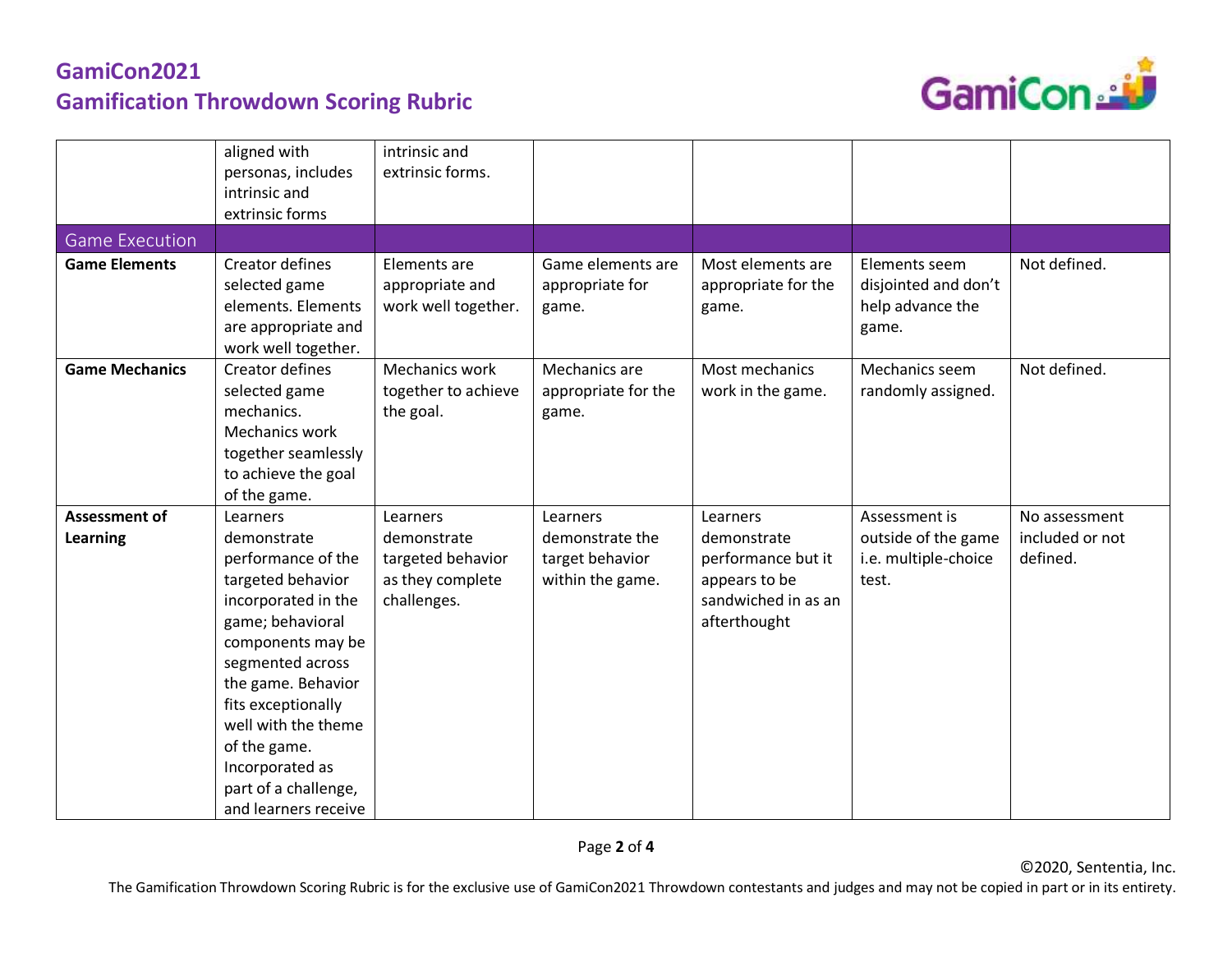

| <b>Fun Factors</b> | a reward or<br>advance as a result<br>of completing the<br>behavior.<br>Game is highly<br>engaging, with a<br>sense of fun<br>throughout, or set<br>for serious play. | Game is engaging,<br>participants enjoy<br>playing.                                                                                                | Game is engaging.                                            | Parts of the game<br>are engaging.                                  | Game is boring.                                          | Not defined. |
|--------------------|-----------------------------------------------------------------------------------------------------------------------------------------------------------------------|----------------------------------------------------------------------------------------------------------------------------------------------------|--------------------------------------------------------------|---------------------------------------------------------------------|----------------------------------------------------------|--------------|
| Story              |                                                                                                                                                                       |                                                                                                                                                    |                                                              |                                                                     |                                                          |              |
| Components         |                                                                                                                                                                       |                                                                                                                                                    |                                                              |                                                                     |                                                          |              |
| <b>Narrative</b>   | Narrative advances<br>the game with a<br>sequential flow. The<br>story stands on its<br>own if extracted<br>from the game.                                            | Narrative has a<br>sequential flow.                                                                                                                | Narrative has gaps<br>or is confusing.                       | Narrative is<br>disjointed and does<br>not flow to tell a<br>story. | Narrative seems<br>unrelated to the<br>game.             | Not defined. |
| <b>Characters</b>  | May include a<br>variety of<br>archetypes:<br>antagonist,<br>protagonist, etc.                                                                                        | Characters are well<br>defined and<br>appropriate to the<br>game. They behave<br>consistently<br>throughout and are<br>represented<br>graphically. | Characters are<br>defined and<br>appropriate to the<br>game. | Characters are<br>used, but do not<br>seem to fit<br>together.      | Characters seem to<br>have no connection<br>to the game. | Not defined. |
| <b>Setting</b>     | Setting is well<br>defined and<br>appropriate to the<br>game. All graphics<br>support the<br>location.                                                                | Setting is defined<br>and appropriate to<br>the story. Most<br>graphics support it.                                                                | Setting is<br>established for the<br>story.                  | Setting is defined<br>with a textual<br>introduction only.          | Setting seems to<br>have no connection<br>to the game.   | Not defined. |